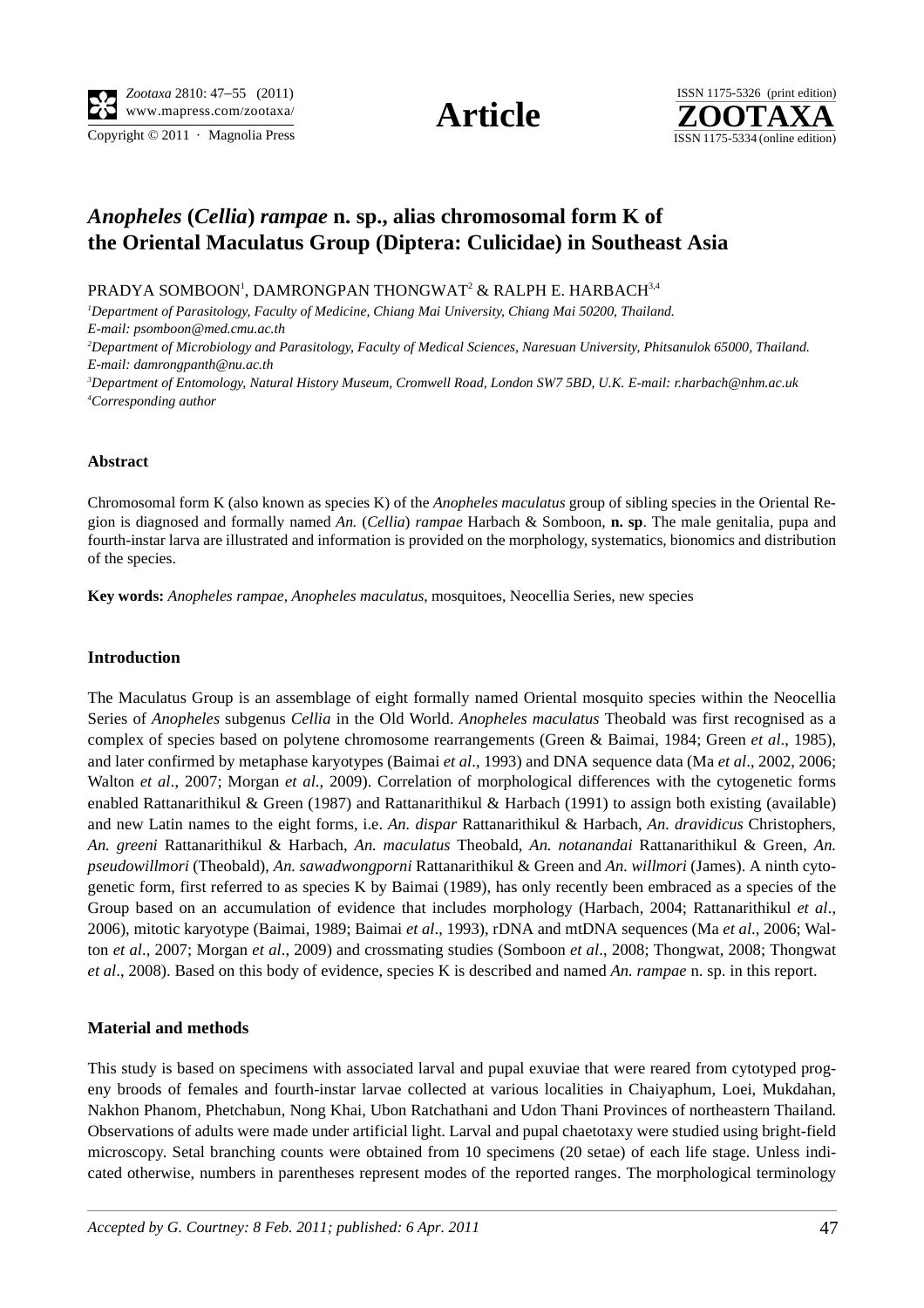and abbreviations contained in the Anatomical Glossary of the online Mosquito Taxonomic Inventory (http://mosquito-taxonomic-inventory.info/anatomical-glossary-overview) are used in the descriptions and illustrations, respectively. The symbols  $\mathcal{Q}, \mathcal{J}$ , Le, Pe and L used in the **Type Series** represent adult female(s), adult male(s), larval exuviae, pupal exuviae and fourth-instar larvae, respectively.

# **Taxonomy**

### *Anopheles* **(***Cellia***)** *rampae* **Harbach & Somboon, n. sp.**

- *Anopheles maculatus* form K of Baimai *et al*., 1993: 116, 117, 119–121 (Thailand; metaphase karyotype); Harbach, 2004: 548 (notes); Rattanarithikul *et al*., 2005: 29 (Thailand; species list); Ma *et al*., 2006: 274, 275, 277, 278 (ITS2 rDNA, phylogenetic relationships); Rattanarithikul *et al*., 2006: 27, 32, 45, 77, 125 (Thailand; ♀ L keys); Walton *et al*., 2007: 93, 94, 96– 100 (Cambodia, Thailand, Vietnam; ITS2 rDNA); Manguin *et al*., 2008: 496, 497 (Thailand; review); Somboon *et al*., 2008: 1317–1321 (Thailand; crossmating); Thongwat, 2008 (Thailand; genetics, morphology); Thongwat *et al*., 2008: 194–201 (Thailand; crossmating).
- *Anopheles maculatus* species K of Baimai, 1989: 147, 152, 157, 159 (Thailand); World Health Organization, 2007: 5, 49, 53– 55 (Thailand; review); Morgan *et al*., 2009: 591, 292, 294–296, 298 (Cambodia, Thailand, Vietnam; mtDNA, rDNA, phylogenetic relationships).

**Diagnosis.** Members of the Maculatus Group are medium-sized mosquitoes that lack upper proepisternal setae, have speckled legs and hindtarsomere 5 entirely pale-scaled. Based on the studies of Rattanarithikul & Green (1987) and Rattanarithikul *et al*. (2006), the presence of pale scales on most or all of abdominal terga II–VII and vein R2 shorter than vein R2+3 distinguish the adult females of *An. rampae* from those of *An. pseudowillmori*. Despite overall similarity, clusters of dark scales on the posterolateral corners of abdominal terga II–VII and the presence of two dark spots on vein R2+3 of at least one wing (or the presector dark spot the same length on vein R as on the costa and subcosta if only one spot is present) readily distinguish *An. rampae* females from *An dravidicus*, *An. maculatus* and *An. willmori*. Females of *An. rampae* are usually distinguished from those of *An. notanandai* by having the median pale spot on veins M1, M2 and M3+4 more than twice as long as the dark spot on either side and the furcation of vein R2+3 within the proximal half of the preapical dark spot on vein R1. Females of *An. rampae* and *An. sawadwongporni* are indistinguishable but their eggs are usually distinguished by the greater length and incomplete frill in the former species. Larvae of the Maculatus Group normally have seta 6-III with 20 or more branches. The length of the basal stem of seta 4-M is the only character that distinguishes larvae of *An. rampae* from those of *An. dravidicus*, *An. maculatus*, *An. pseudowillmori* and *An. willmori*. The stem of this seta is no longer than four times its width in *An. rampae* and five or more times its width in the latter four species. The larvae of *An. rampae*, *An. notanandai* and *An. sawadwongporni* are indistinguishable.

The unique metaphase karyotype of *An. rampae* readily distinguishes this species from the other members of the Maculatus Group: chromosome  $X_2$  is metacentric, one arm is entirely heterochromatic whereas the opposite arm consists of a euchromatic portion and centromeric heterochromatin of approximately equal length; chromosome  $X<sub>3</sub>$  is submetacentric, the short arm consists of a euchromatic portion and a large block of centromeric heterochromatin similar to that of the  $X_2$  and the heterochromatic long arm is larger than that of the  $X_2$ ; chromosome  $Y_1$  is acrocentric or a small submetacentric and Y<sub>2</sub> is very large and submetacentric (Baimai *et al.*, 1993).

Sequence data for the ITS2 region of ribosomal DNA and the COII and ND5 genes of mitochondrial DNA distinguish *An. rampae* from the other species of the Maculatus Group (except *An. notanandai* Rattanarithikul & Green which has not been sequenced) (Ma *et al*., 2006; Walton *et al*., 2007; Morgan *et al*., 2009; as form K).

**Female**. *Head*: Proboscis length 1.78–1.88 mm, 1.10–1.29 length of forefemur; maxillary palpus length 1.63– 1.83 mm, 0.88–0.97 length of proboscis; palpomeres 2 and 3 black-scaled except at apices, palpomere 3 infrequently with dorsomesal patch of pale scales, preapical black band 0.40–0.77 length of subapical white band and 0.32–0.56 length of apical white band; subapical white band 0.57–1.00 length of apical white band. *Thorax*: Integument dark brown; central area of scutum with narrow white spatulate scales, scales on scutal fossa shorter and broader; scutellum with similar scales. *Wing* (Table 1): Preapical dark spot on costa 1.20–2.30 (mean 1.76) length of preapical pale spot; presector dark spot on vein R  $0.71-1.15$  (mean 0.91) length of corresponding dark spot on costa; vein R2 short, 1.09–1.77 length of vein R2+3; R2+3 with 2 dark spots on at least one wing (85.5%), distal spot near furcation rarely absent, the 2 spots occasionally joined to form a single large spot; vein R4+5 occasionally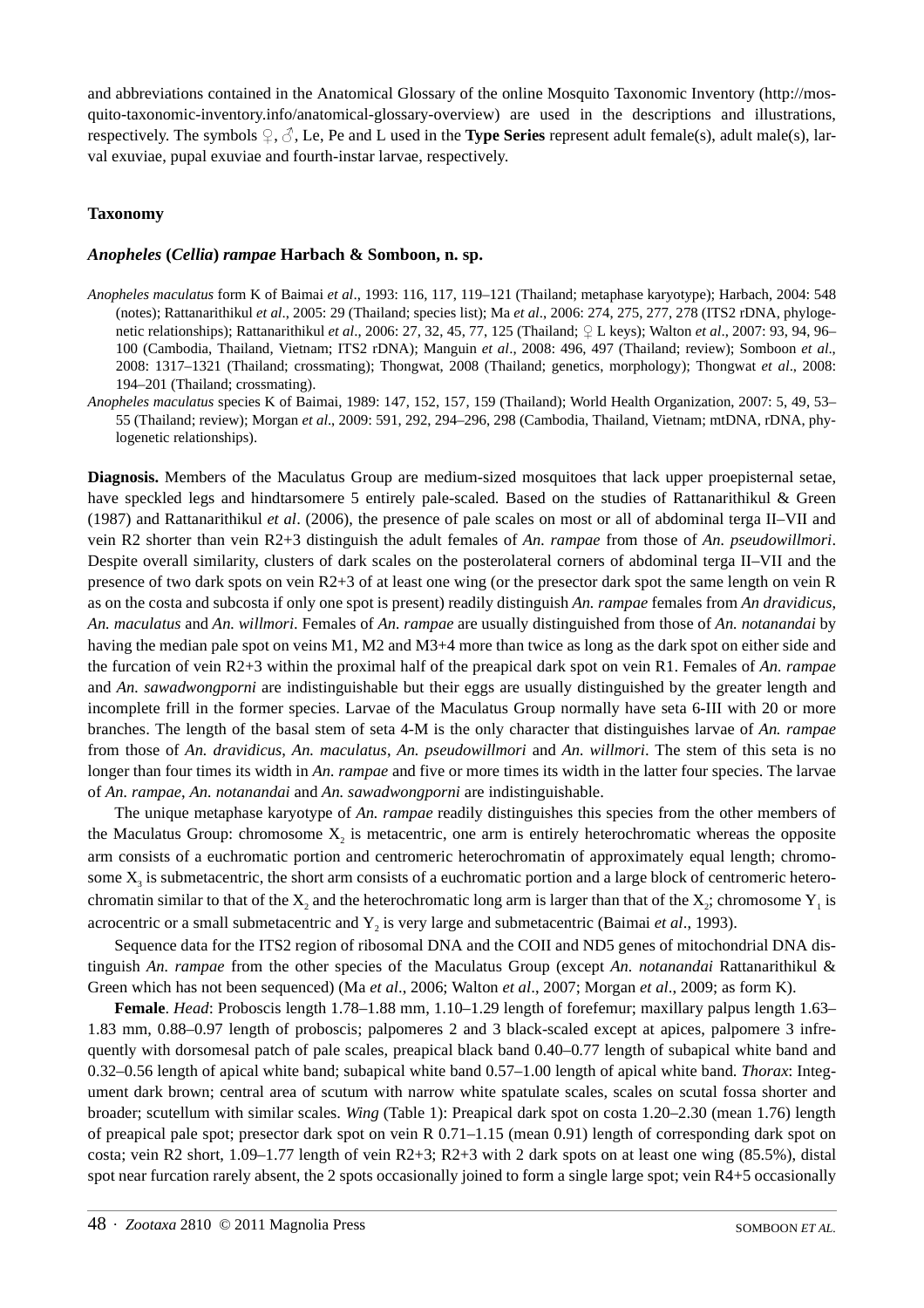with median dark spot (on one wing in 8.1% of specimens; on 2 wings in 3.2% of specimens); vein M1 with median pale spot, 0.75–2.3 (mean 1.37) length of dark spot on either side; vein M2 with median pale spot, 0.62– 2.60 (mean 1.46) length of dark spot on either side; vein M3+4 with long median pale spot, 1.25–2.67 (mean 1.83) length of dark spot on either side; vein 1A with short to long median dark spot, 0.23–0.80 (mean 0.49) length of pale spot on either side, dark fringe spots usually present before apex of vein R1 and between apices of veins R2 and R3. *Legs*: Anterior surface of forecoxa with patch of pale and dark scales at base; femora and tibiae with scattered pale spots and narrow pale patch and/or fringe at apex, ventral surface of forefemur with indefinite stripe of pale scales apically, mid- and hindfemora with indefinite stripe of pale scales ventrally at base; tarsi with pale bands and spots, foretarsomere 1 with 3–7 posterodorsal pale spots, foretarsomere 2 sometimes with a single pale spot in median dark band; midtarsomere 1 with 3–7 posterodorsal pale spots, midtarsomeres 1–3 with narrow pale spot dorsally at apex, midtarsomeres 2 and 3 without median pale spots, midtarsomeres 3 and 4 occasionally with posterodorsal pale spot at base; hindtarsomere 1 with 6–10 posterodorsal pale spots, hindtarsomere 2 sometimes with pale spot in median dark band. *Abdomen*: Integument dark brown, covered with dark setae; terga II-IV sparsely or densely covered with pale spatulate scales posteriorly, posterolateral corners of terga III and IV usually with few black spatulate scales; terga V–VIII largely covered with pale spatulate scales, also with conspicuous patches of black spatulate scales on posterolateral corners; sterna IV–VII with few scattered pale spatulate scales (occasionally on sternum III as well) and median patch of black spatulate scales on posterior margins; sternum VIII with pale falcate and/or spatulate scales laterally.

| Characteristics                                                                   | Females ( $n = 62$ ) |                    | Males ( $n = 61$ ) |                    |  |
|-----------------------------------------------------------------------------------|----------------------|--------------------|--------------------|--------------------|--|
|                                                                                   | One wing<br>(% )     | Both wings<br>(% ) | One wing<br>(% )   | Both wings<br>(% ) |  |
| Presector dark spot on vein R as long as presector dark spots                     |                      |                    |                    |                    |  |
| on subcosta and costa                                                             | 54.8                 | 40.3               | 70.5               | 54.1               |  |
| Vein $R2+3$ with two dark spots                                                   | 85.5                 | 64.5               | 86.9               | 73.8               |  |
| Vein $R4+5$ with 3 dark spots                                                     | 8.1                  | 3.2                | 11.5               | 4.9                |  |
| Vein M1 with median pale spot $>2$ times length of dark spot<br>on either side    | 19.4                 | 8.1                | 50.8               | 23.0               |  |
| Vein M2 with median pale spot $>2$ times length of dark spot<br>on either side    | 72.6                 | 53.2               | 83.6               | 63.9               |  |
| Vein M3+4 with median pale spot $>2$ times length of dark<br>spot on either side  | 72.6                 | 50.0               | 68.9               | 52.5               |  |
| Furcation of vein $R2+3$ within proximal 0.5 of preapical dark<br>spot on vein R1 | 48.4                 | 29.0               | $\boldsymbol{0}$   | $\theta$           |  |

**TABLE 1.** Wing characteristics of *Anopheles rampae*.

**Male**. Like female except as follows. *Head*: Proboscis length 2.08–2.18 mm, 1.31–1.50 length of forefemur; maxillary palpus length 2.08–2.03 mm, 0.95–1.02 length of proboscis. *Wing*: Characteristics compared with those of female in Table 1. *Legs*: Foretarsomeres 2 and 3 with apical pale patch or band only. *Abdomen*: Posterolateral corners of terga III and VII occasionally with few black spatulate scales; tergum VIII (ventral in position) with variable amount of pale scaling, with median patch of black spatulate scales posteriorly; sternum VIII (dorsal in position) largely pale-scaled. *Genitalia* (Fig. 1C–E): Gonocoxite with scales on lateral surface, with 4 or 5 slender and lanceolate parabasal setae; gonostylus longer than gonocoxite, with prominent subapical tergolateral setae and row of minute setae along sternolateral margin; gonostylar claw short, pigmented. Claspette with tergolateral club formed of fused stems and 1 or 2 slender apical setae longer than club. Aedeagus narrow, apex usually with 4 flattened leaflets on either side, distal leaflets serrate on outer margin. Proctiger membranous, lightly sclerotised laterally.

**Egg**. Length 0.49–0.54 mm, width 0.12–0.15 mm; deck usually complete; frill incomplete in middle on both sides, distance between anterior and posterior frills 0.20–0.33 length of deck; ratio of width to length of part of deck enclosed by anterior frill 0.14–0.27, ratio of width between floats to length of part of deck between anterior and posterior frills 0.23–0.62, ratio of width to length of part of deck enclosed by posterior frill 0.16–0.31; float with 14–20 ridges, confluent with median part of deck (part without frill).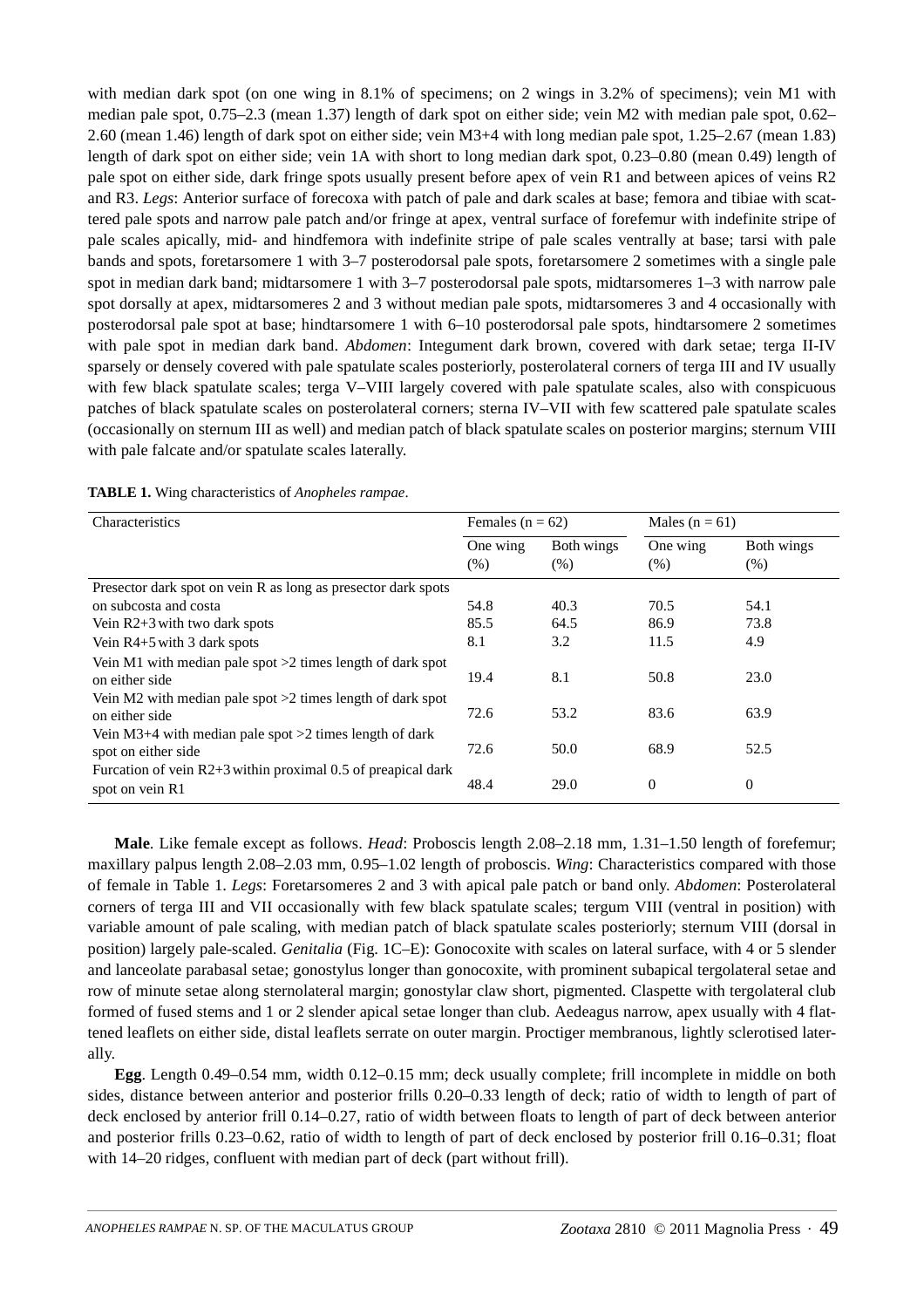

**FIGURE 1.** Pupa and male genitalia of *Anopheles* (*Cellia*) *rampae*. A, Pupa, left side of cephalothorax, dorsal to right. B, Pupa, dorsal (left) and ventral (right) aspects of metathorax and abdomen. C–E, Male genitalia (tergal aspects): C, apex of claspette; D, apex of aedeagus; E, phallosome and left gonocoxite. Cl, claspette; CT, cephalothorax; LAe, leaflets of aedeagus; Pa, paddle; I–IX = abdominal segments I–IX; 1–14 = setal numbers for specified areas, e.g. seta 3-I. Scales in mm.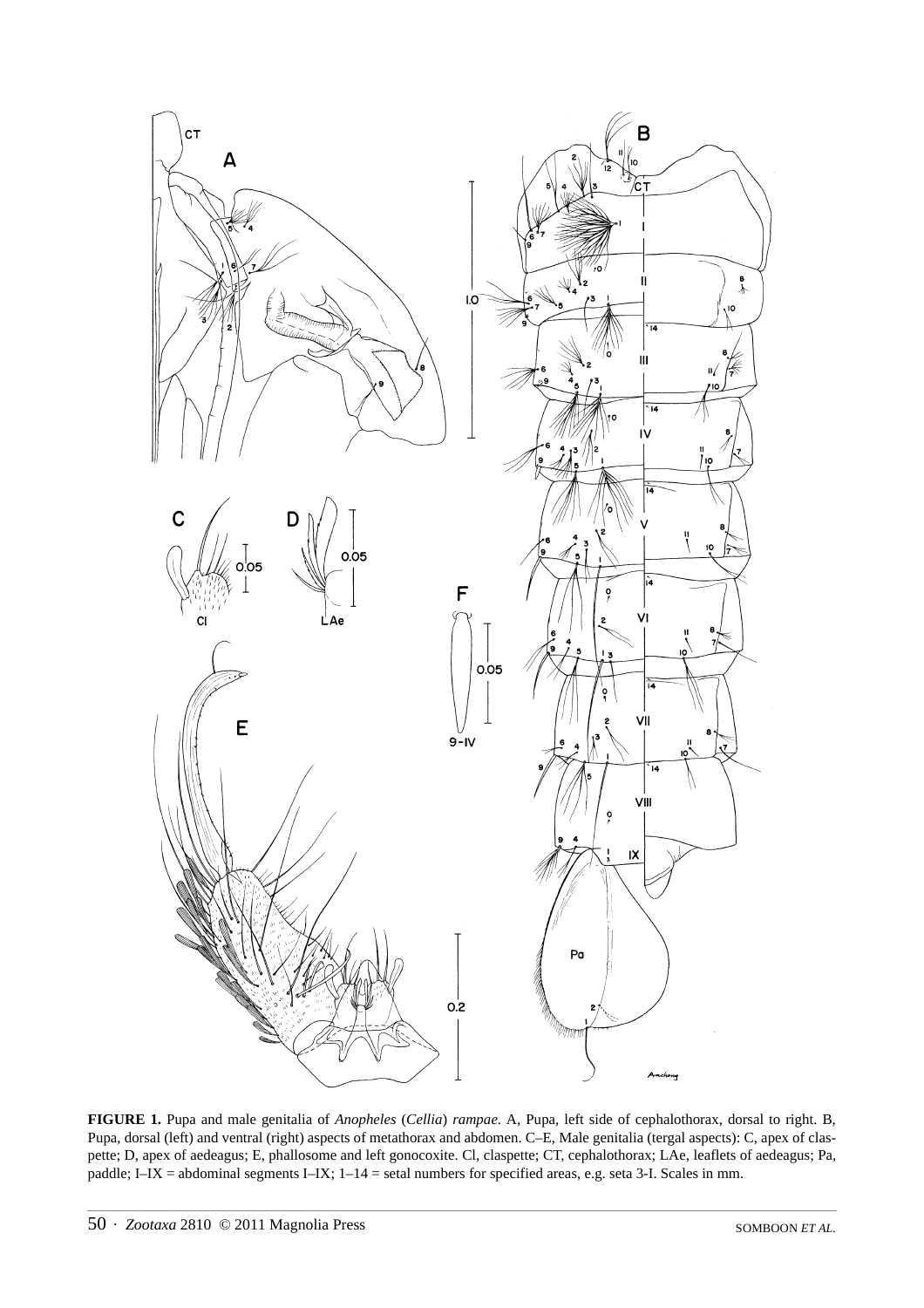**Pupa** (Fig.1A,B). Character and positions of setae as figured; range and modal number of branches in Table 2. *Cephalothorax*: Trumpet length 0.35–0.43 mm, width 0.08–0.11 mm, index 3.64–4.00. *Abdomen*: Seta 9-II,III very short, blunt; 9-IV–VII long, sharply pointed; ratio of length of seta 9-III/9-IV 0.30–0.55 (mean 0.37), 9-IV/9-V 0.26–0.38 (mean 0.30); 9-VIII with 9–19(13) branches. *Paddle*: Seta 1-P generally shorter, 0.31–0.44 length of paddle.

| Seta           |            | Cephalothorax Abdominal segments |              |             |             |            |            | Paddle       |                          |                          |              |
|----------------|------------|----------------------------------|--------------|-------------|-------------|------------|------------|--------------|--------------------------|--------------------------|--------------|
| no.            | <b>CT</b>  | I                                | $\mathbf{I}$ | III         | IV          | V          | VI         | VII          | VIII                     | IX                       | Pa           |
| $\mathbf{0}$   |            |                                  | 1,2(1)       | 1           |             | 1          | 1,2(1)     | $\mathbf{1}$ | 1                        |                          |              |
| $\mathbf{1}$   | $2-4(3)$   | nc                               | $4 - 9(5)$   | $4 - 10(6)$ | $2 - 8(3)$  | 1,2(1)     | 1,2(1)     | 1,2(1)       | $\overline{\phantom{0}}$ | 3,4(4)                   | $\mathbf{1}$ |
| $\overline{2}$ | $2-4(3)$   | $3 - 8(4)$                       | $3 - 7(4)$   | $3 - 7(5)$  | $2-4(3)$    | $2-4(3)$   | 2,3(2)     | $1 - 3(2)$   | $\qquad \qquad -$        |                          | $1 - 3(2)$   |
| 3              | $2-4(3)$   | 1,2(1)                           | $1 - 3(1)$   | $1 - 3(2)$  | $1 - 6(4)$  | $1 - 3(2)$ | $1 - 3(1)$ | $1 - 3(2)$   | $\equiv$                 |                          |              |
| 4              | $2 - 6(3)$ | $2 - 6(3)$                       | $1 - 7(4)$   | $1 - 6(3)$  | $1-4(3)$    | $1 - 5(3)$ | $1 - 3(1)$ | $1 - 3(1)$   | $1 - 3(2)$               |                          |              |
| 5              | $4 - 8(5)$ | $1-4(3)$                         | $2 - 6(4)$   | $5 - 11(7)$ | $3 - 10(5)$ | $2 - 7(4)$ | $3 - 6(4)$ | $3 - 6(4)$   | $\qquad \qquad -$        |                          |              |
| 6              | $2-4(3)$   | $1 - 5(3)$                       | $3 - 6(3)$   | $2 - 8(3)$  | $1-4(3)$    | $1-4(1)$   | $1 - 3(1)$ | $1 - 3(1)$   | $\qquad \qquad -$        |                          |              |
| 7              | 3,4(3)     | $2 - 7(3)$                       | $3 - 6(3)$   | $2 - 6(4)$  | $1 - 6(3)$  | $1 - 5(2)$ | $1 - 3(1)$ | 1,2(1)       | $\overline{\phantom{0}}$ |                          |              |
| 8              | $1 - 3(1)$ | —                                | $3 - 5(4)$   | $1 - 5(3)$  | $1 - 3(1)$  | 1,2(1)     | $1-4(2)$   | $1-4(3)$     | $\overline{\phantom{0}}$ |                          |              |
| 9              | $2-4(3)$   | 1,2(1)                           | 1            | 1           | 1           | 1          | 1          | 1            | $9 - 19(13)$             | $\overline{\phantom{0}}$ |              |
| 10             | 1,2(2)     |                                  | 1,2(1)       | $1-4(2)$    | 1,2(1)      | $1 - 3(2)$ | $1 - 3(2)$ | $1-4(2)$     | $\overline{\phantom{0}}$ |                          |              |
| 11             | $1 - 5(3)$ |                                  |              | 1,2(1)      | 1           | 1,2(1)     | 1          | 1,2(1)       | $\overline{\phantom{0}}$ |                          |              |
| 12             | $1 - 5(3)$ |                                  |              |             |             |            |            |              |                          |                          |              |
| 14             |            |                                  |              | 1           | 1           | 1          | 1          | 1            | 1                        |                          |              |

**TABLE 2**. Range (mode) of numbers of branches for pupal setae of *Anopheles rampae*.

 $nc = not counted$ .

**Larva, fourth-instar** (Fig. 2). Character and placement of setae as figured; range and modal number of branches in Table 3. *Head*: Seta 4-A with 2,3(2) branches; seta 2-C single, with 5–12 short lateral aciculae. *Thorax*: Seta 4-M with 3–5(4) branches, width of basal stem 0.20–0.40 (mean 0.28) of its length; seta 3-T with 1–4(4) branches. *Abdomen*: Seta 1-I not palmate, with 4–7(5) branches; seta II–VII palmate; seta 1-II with 8–12(10) weakly developed leaflets, 1-III with 13–18(16) fully developed leaflets, filaments usually <0.25 length of blades; leaflets of seta 1-IV–V each with relatively long filament, 0.19–0.38 length of blade; seta 4-I with 4–10(7) branches; seta 5-VII with 7–13(9) branches. Pecten plate with 4–6 long and 6–10 short spines.

**DNA sequence.** Ma *et al*. (2006) and Walton *et al*. (2007) reported that the nucleotide sequence of the ITS2 region of ribosomal DNA in *An. rampae* (as form K) is unique among members of the Maculatus Group (*An. notanandai* not included), differing by 3.7% (Walton *et al*., 2007) from *An. sawadwongporni* Rattanarithikul & Green, the most closely related species. More recently, Morgan *et al*. (2009) also found a strong sister relationship between *An. rampae* (as form K) and *An. sawadwongporni* based on a Bayesian analysis of the mitochondrial COII and ND5 genes.

**Etymology.** This species is named in honor of Dr Rampa Rattanarithikul (formerly of the Armed Forces Research Institution of Medical Sciences, Bangkok) for her many important contributions to our knowledge of mosquitoes in Southeast Asia, especially her studies of the Maculatus Group (Rattanarithikul & Green, 1987; Rattanarithikul & Harbach, 1991) that provided the taxonomic foundation for further studies of this medically important group of insects.

**Systematics.** The correlation of morphological differences with paracentric inversions of polytene chromosomes and heterochromatin variation in mitotic chromosomes allowed Rattanarithikul & Green (1987) and Rattanarithikul & Harbach (1991) to give formal Latin names to eight members of the Maculatus Group. Polytene chromosomes have not been studied in the ninth member of the Group, i.e. *An. rampae*, but as noted above the unique metaphase karyotype readily distinguishes this form from the other species. In particular, the X and Y chromosomes of *An. rampae* are different from those of *An. notanandai* and *An. sawadwongporni*, the most morphologically similar species.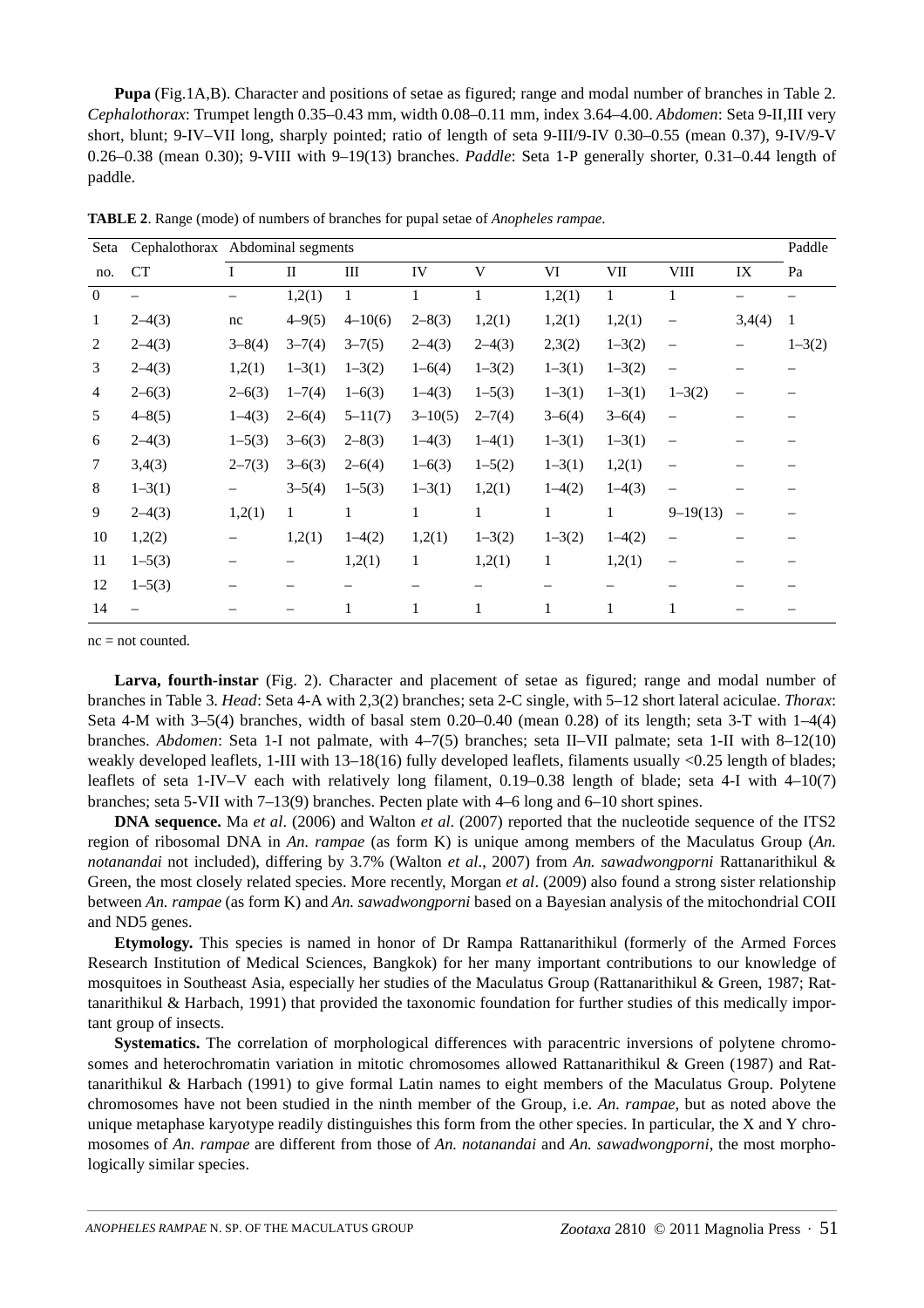Mitotic karyotypes from brain ganglia of fourth-instar larvae of *An. rampae* (form K) and *An. maculatus* forms B and E are generally similar, consisting of three types of X chromosomes (small submetacentric  $X_1$ , metacentric  $X_2$  and large submetacentric  $X_3$ ) and two types of Y chromosomes (acrocentric or small submetacentric Y<sub>1</sub> and large submetacentric Y<sub>2</sub>) (Green *et al.*, 1985; Baimai *et al.*, 1993). Previously, Baimai *et al.* (1993) reported that X<sub>3</sub>,  $Y_1$  and  $Y_2$  occur in form B;  $X_1, X_3$  and  $Y_1$  occur in form E; and  $X_2, X_3$  and  $Y_2$  occur in form K. However, Thongwat (2008) found that  $X_2$  and  $Y_2$  occur in all three forms.

| Seta           | Head          | Thorax        |               |                                | Abdominal segments |               |
|----------------|---------------|---------------|---------------|--------------------------------|--------------------|---------------|
| no.            | $\mathsf{C}$  | P             | M             | T                              | I                  | $\rm II$      |
| $\mathbf{0}$   | 1             | 1             | -             | $\qquad \qquad \longleftarrow$ |                    | 1             |
| $\mathbf{1}$   |               | $15 - 23(19)$ | $26 - 46(40)$ | $1 - 3(3)$                     | $4 - 7(5)$         | $8-12(10)$    |
| $\overline{c}$ |               | $14 - 22(19)$ | $1 - 3(2)$    | 1                              | $3-6(3)$           | $5 - 7(6)$    |
| 3              |               | $\mathbf{1}$  | $\mathbf{1}$  | $1-4(4)$                       | 1,2(1)             | 1             |
| $\overline{4}$ | 1             | $13 - 19(16)$ | $3 - 5(4)$    | $2 - 5(4)$                     | $4 - 10(7)$        | $5 - 11(7)$   |
| 5              | $11 - 22(15)$ | $27 - 49(40)$ | $\mathbf{1}$  | $23 - 40(30)$                  | $4 - 6(5)$         | $5 - 7(6)$    |
| 6              | $11 - 21(19)$ | 1             | $3 - 6(4)$    | $2 - 5(3)$                     | $24 - 32(30)$      | $21 - 32(29)$ |
| 7              | $17 - 25(20)$ | $16 - 24(22)$ | $2-4(3)$      | $21 - 36(33)$                  | $24 - 31(27)$      | $24 - 36(30)$ |
| 8              | 1,2(1)        | $27 - 39(35)$ | $14 - 22(20)$ | $29 - 42(35)$                  |                    | $2-4(3)$      |
| 9              | $1 - 6(4)$    | $11-16(14)$   | $8-15(11)$    | $12 - 22(19)$                  | $5 - 7(5)$         | $7 - 9(8)$    |
| 10             | $1-4(3)$      | $\mathbf{1}$  | $\mathbf{1}$  | $11-19(13)*$                   | $1 - 3(2)$         | $3 - 5(3)$    |
| 11             | $34 - 41(39)$ | $2 - 5(3)$    | 1,2(1)        | $\mathbf{1}$                   | $3 - 5(4)$         | $1 - 3(2)$    |
| 12             | $3-6(3)$      | 1             | 1,2(2)        | $2 - 6(4)$                     | $3 - 5(4)$         | $2-4(3)$      |
| 13             | $4 - 7(6)$    | $2 - 7(5)$    | $5 - 11(6)$   | 3,4(3)                         | $4 - 8(7)$         | $5 - 8(7)$    |
| 14             | nc            | $3 - 5(4)$    | $7 - 11(10)$  |                                |                    |               |
| 15             | nc            |               |               |                                |                    |               |

**TABLE 3.** Range (mode) of numbers of branches for fourth-instar larval setae of *Anopheles rampae*.

continued.

| Seta           | Abdominal segments |               |               |              |               |              |                          |  |
|----------------|--------------------|---------------|---------------|--------------|---------------|--------------|--------------------------|--|
| no.            | Ш                  | IV            | V             | VI           | $\rm{VII}$    | ${\rm VIII}$ | $\mathbf X$              |  |
| $\mathbf{0}$   | $\mathbf{1}$       | 1             | 1             | 1            | 1             | 1            | $\overline{\phantom{0}}$ |  |
| 1              | $13-18(16)$        | $12 - 18(15)$ | $13 - 17(14)$ | $11-16(13)$  | $12 - 16(13)$ | $1 - 3(2)$   | $\mathbf{1}$             |  |
| $\overline{2}$ | $4 - 7(5)$         | 1,2(1)        | 1,2(1)        | $1 - 3(1)$   | $4 - 7(5)$    | $8-13(11)$   | $13 - 24(20)$            |  |
| 3              | 1                  | $2 - 5(3)$    | $1 - 3(1)$    | 1,2(1)       | $2 - 5(3)$    | $6 - 10(9)$  | $7 - 14(11)$             |  |
| $\overline{4}$ | $3 - 7(4)$         | 3,4(3)        | $2 - 6(4)$    | 1,2(1)       | 1,2(1)        | 2,3(3)       | $\qquad \qquad -$        |  |
| 5              | $4 - 7(5)$         | $3 - 5(4)$    | $5-9(6)$      | $5 - 10(8)$  | $7 - 13(9)$   | $5 - 8(6)$   |                          |  |
| 6              | $18 - 28(22)$      | $3 - 5(5)$    | $3 - 5(4)$    | $3 - 5(5)$   | $4 - 7(4)$    |              | —                        |  |
| 7              | $3 - 7(5)$         | $4 - 7(5)$    | $3 - 6(5)$    | $2 - 6(4)$   | $3 - 7(4)$    | $1-S$ ,      | $5 - 10(6)$              |  |
| $\,8\,$        | $1-4(3)$           | 2,3(2)        | $2-4(3)$      | $2-4(3)$     | $3 - 6(6)$    | $2-S$ ,      | $4 - 12(8)$              |  |
| 9              | $5 - 9(7)$         | $4 - 6(5)$    | $4 - 6(5)$    | $4 - 7(6)$   | $3-9(6)$      | 6-S,         | $2-4(3)$                 |  |
| 10             | $2-4(3)$           | $2-4(3)$      | $1 - 3(2)$    | $2 - 5(4)$   | $4 - 10(6)$   | $7-S$ ,      | $1 - 3(2)$               |  |
| 11             | $2 - 5(3)$         | $2 - 5(3)$    | 2,3(2)        | $2-4(3)$     | $2-4(3)$      | $8-S$ ,      | $4 - 7(5)$               |  |
| 12             | $2-4(2)$           | $3 - 5(3)$    | $2-4(3)$      | 2,3(2)       | $2-4(2)$      | $9-S$ ,      | $5 - 9(7)$               |  |
| 13             | $4 - 7(5)$         | $4 - 6(5)$    | $3 - 6(5)$    | $5 - 11(8)$  | $2 - 6(4)$    |              | $\overline{\phantom{0}}$ |  |
| 14             | 1                  | 1             | 1             | $\mathbf{1}$ | 1             | 1            |                          |  |
| 15             |                    |               |               |              |               |              |                          |  |

 $*$  Shown in Fig. 2 with fewer than actual branches; nc = not counted.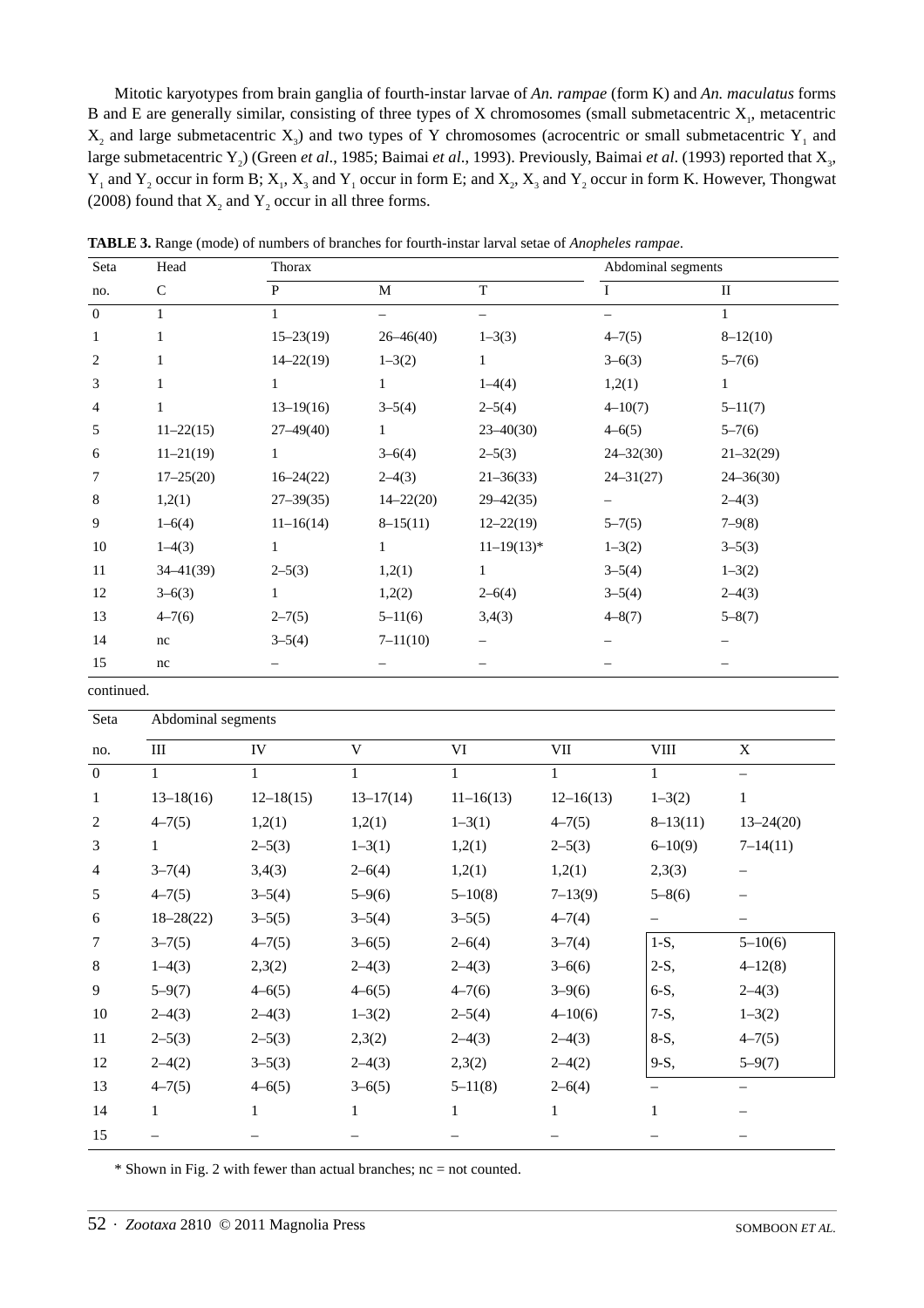

**FIGURE 2.** Fourth-instar larva of *Anopheles* (*Cellia*) *rampae*. A, Head, dorsal (left) and ventral (right) aspects of left side. B, Thorax and abdominal segments I–VI, dorsal (left) and ventral (right) aspects of left side. C, Abdominal segments VII, VIII and X, left side. A, antenna; C, cranium; P, prothorax; M, mesothorax; S, spiracular lobe; T, metathorax; I–VIII,X = abdominal segments I–VIII and X;  $1-15$  = setal numbers for specified areas, e.g. seta 5-C. Scales in mm.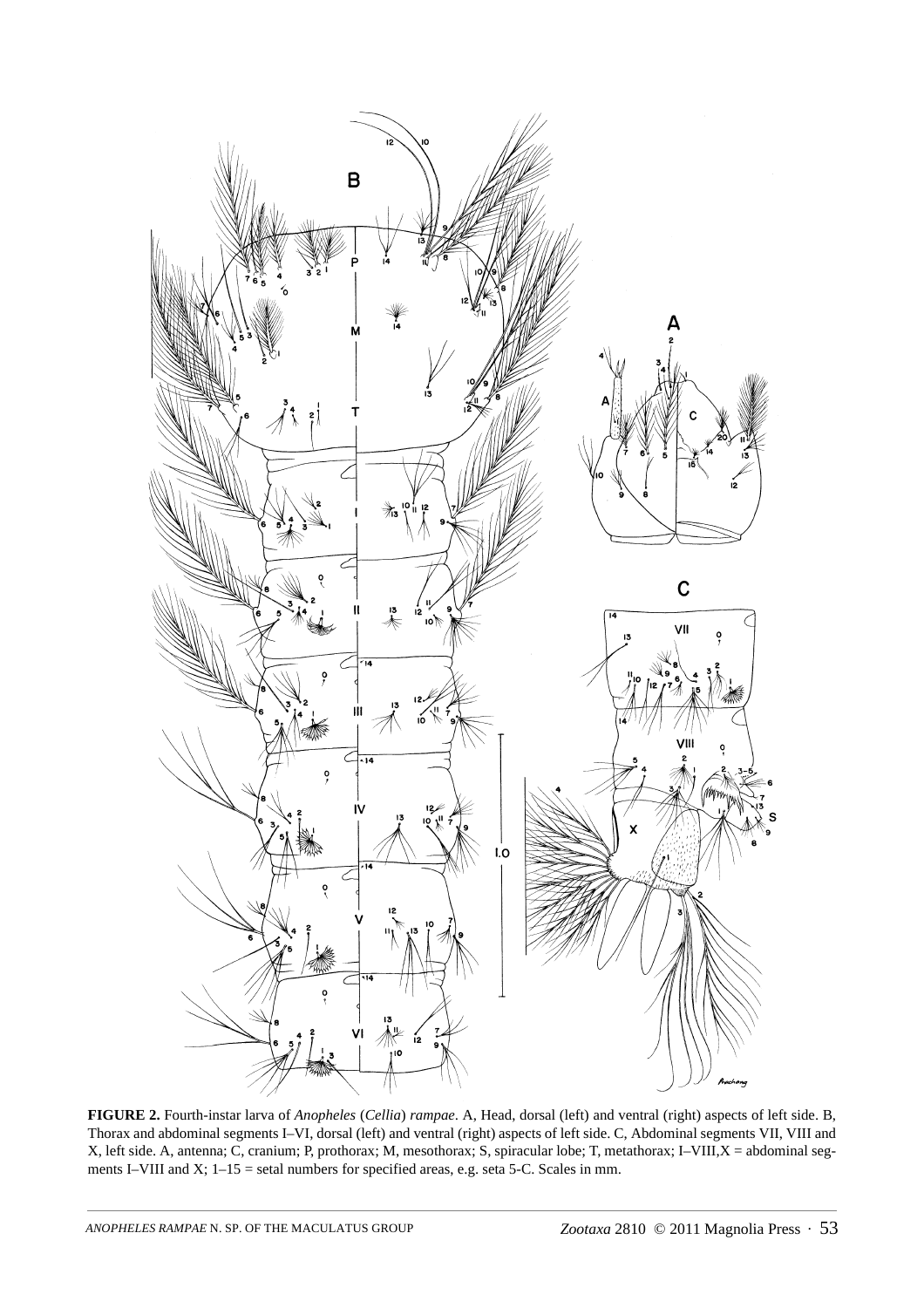Crossing experiments involving *An. rampae* (as *An. maculatus* form K), *An. maculatus* forms B and E, *An. sawadwongporni*, *An. dravidicus, An. pseudowillmori* and *An. willmori* (Somboon *et al.*, 2008; Thongwat *et al*., 2008) revealed that *An. rampae* is genetically distinct with varying degrees of genetic incompatibility with the other species. In all crosses, hybrid males were sterile or partially sterile with abnormal and inactive spermatozoa or atrophied testes and accessory glands. In some crosses, male embryos failed to develop or emerge from the eggs. High mortality of larval and/or pupal stages was also observed. One or both ovaries were normal or atrophied in hybrid females. Backcrosses resulted in more severe incompatibility in both sexes. The polytene chromosomes of the ovarian nurse cells in  $F_1$  hybrid females exhibited approximately 70% to complete asynapsis of all chromosome arms.

**Bionomics.** *Anopheles rampae* has been found in sympatry with *An. maculatus, An. pseudowillmori* and *An. sawadwongporni.* The immature stages have been found in small rock and sand pools exposed to sunlight, often with green algae, along the Mekong River and in hilly forested areas, about 100–400 m above sea level. Adult females start biting shortly after sunset (18:00–20:00); they are primarily zoophilic but will sometimes bite humans. Whether or not *An. rampae* plays a role in human malaria transmission is unknown.

**Distribution.** *Anopheles rampae* (as *An. maculatus* form K and species K) has been found in localities in northeastern Thailand (Ubon Ratchathani Province – Baimai *et al*., 1993; Walton *et al*., 2007; Somboon *et al*., 2008; Thongwat *et al*., 2008; Morgan *et al*., 2009), northern Cambodia (Ratanakiri and Vihear Provinces – Walton *et al*., 2007; Morgan *et al*., 2009) and central Vietnam (Quang Binh Province – Walton *et al*., 2007; Morgan *et al*., 2009). *Anopheles rampae* has also been found in other areas of northeastern Thailand (Chaiyaphum, Loei, Mukdahan, Nakhon Phanom, Nong Bua Lam Phu, Nong Khai and Phetchabun Provinces) and in Laos (Khammouan Province) (R. Rattanarithikul, unpublished observations). Specimens that form part of the **Type series** (see below) were collected in Udon Thani Province, also in northeastern Thailand.

**Type series.** One hundred and fifty-nine specimens (33  $\subsetneq$ , 23  $\circledcirc$ , 47 Le, 52 Pe, 4 L) derived from four cytotyped progeny broods: UDN 7(3), UDN 7(9), UB 500(14) and UB 501(2). *Holotype*, ♀ (UDN 7(9)-12), with Le and Pe on microscope slide, offspring of female collected as follows, THAILAND: *Udon Thani Province*, Nong Bua Lam Phu (17º 13′ N, 102º 27′ E), 20 Oct 1986, biting human, coll. Udom. *Paratypes*, same data as holotype: <sup>16</sup>♀ LePe [UDN 7(9)-1, -10, -13 through -16, -18, -20, -21; UDN 7(3)-2, -3, -5, -12 through -15]; 3 ♀ Pe [UDN 7(3)-1, -16; UDN 7(9)-19)];  $4 \nsubseteq$  [UDN 7(9)-M [mother], UDN 7(9), UDN 7(9)-17; UDN 7(3)-17]; 13  $\circ$  LePe [UDN 7(9)-2, -4 through -9; UDN 7(3)-6 through -11; 1 ♂ Pe (UDN 7(3)-100]; 1 ♂ [UDN 7(9)]. *Paratypes*, offspring of female collected as follows, THAILAND: *Ubon Ratchathani Province*, Na Chaluai (14º 25′ N, 105º 14′ E), 7 Oct 1987, biting human, coll. Udom's team: 8 ♀ [UB 501(2)-28, -29, -32, -34, -35; UB 500(14)-21, -22, - 100]; 2 ♀ [UB 501(2)-27; UB 500(14)]; 7 ♂ LePe [UB 501(2)-26, -30, -31, -36 through -39]; 1 Pe [UB 501(2)-27]; 4 L [UB 501(2)-A, -B, -C, -D].The type series is deposited in the Natural History Museum (BMNH), London.

### **Acknowledgements**

We are grateful to Prachong Panthusiri (formerly of the Armed Forces Research Institute of Medical Sciences, Bangkok) for preparing the illustrations; to the Royal Golden Jubilee PhD Program, the Thailand Research Fund and the Faculty of Medicine Research Fund, Chiang Mai University, Chiang Mai, Thailand, for supporting the PhD studies of Damrongpan Thongwat; and to Prof. Visut Baimai (Mahidol University, Bangkok) and Dr Andrew Polazsek (Natural History Museum, London) for critically reviewing the manuscript.

#### **References**

- Baimai, V. (1989) Speciation and species complexes of the *Anopheles* malaria vectors in Thailand, in: Proceeding of the Third Conference on Malaria Research, Thailand, 18–20 October 1989. Malaria Division, Department of Communicable Disease Control, Ministry of Public Health, pp. 146–162.
- Baimai, V., Kijchalao, U., Rattanarithikul, R. & Green, C.A. (1993) Metaphase karyotypes of *Anopheles* of Thailand and Southeast Asia: II. Maculatus Group, Neocellia Series, subgenus *Cellia*. *Mosquito Systematics*, 25, 116–123.

Green, C.A. & Baimai, V. (1984) Polytene chromosomes and their use in species studies of malaria vectors as exemplified by the *Anopheles maculatus* complex. *In*: Chopra, V.L., Joshi, B.C., Sharma, R.P., Bansal, H.C. (eds), Genetics: new frontiers;